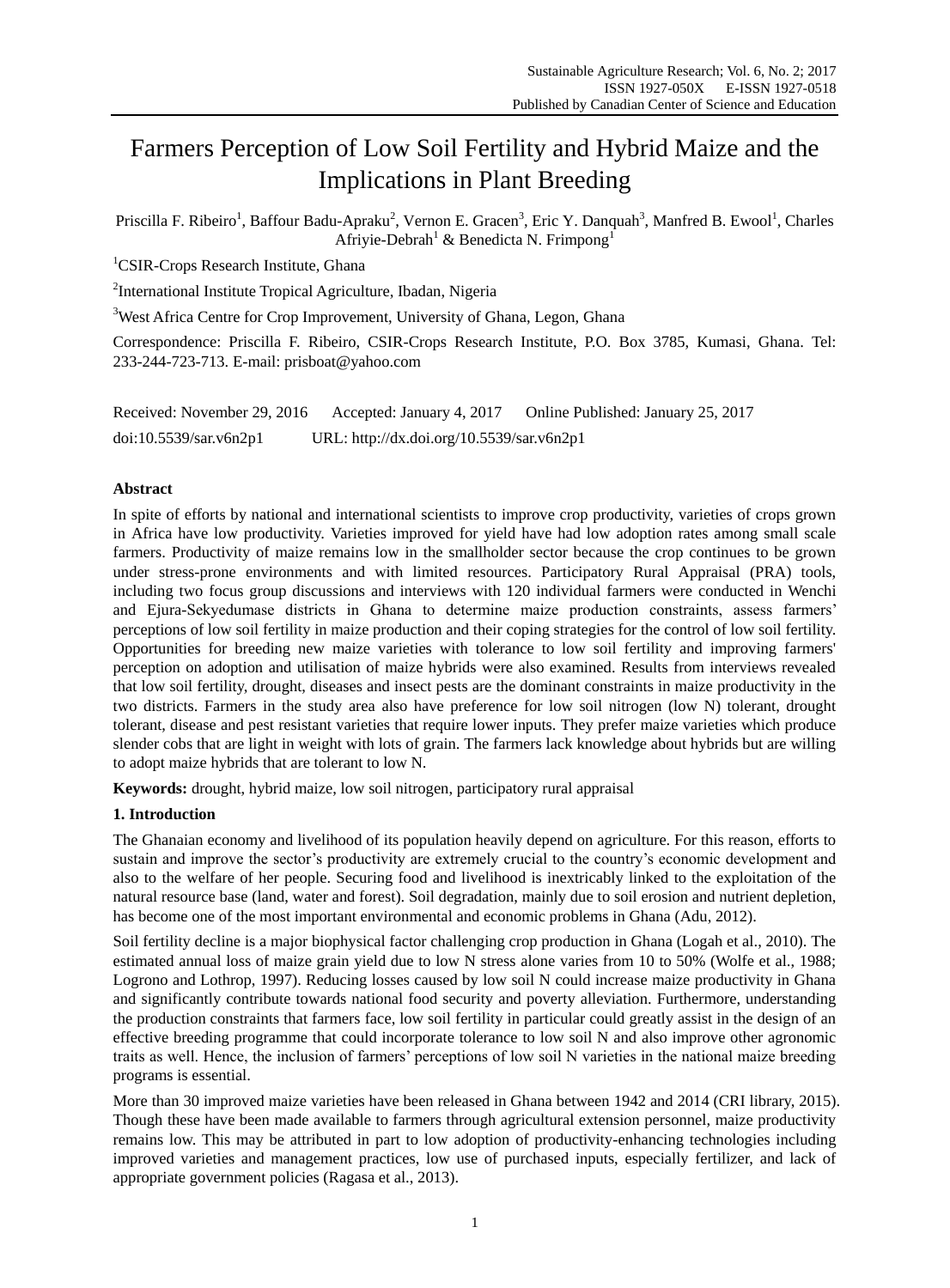Participatory rural appraisals (PRAs) have been used worldwide to solicit farmers' views on various agricultural resource management options necessary to ensure household food security and improvement in their welfare (Odendo et al., 2002). Formal plant breeding approaches in the public sector have not been seeking input from farmers, as is evident in both the slow adoption rate of improved varieties by farmers and the poor performance of adopted varieties under low input conditions (Bänziger and Cooper, 2001). To improve the adoption rate and increase performance of adopted varieties, an assessment of attributes of maize varieties preferred by farmers and the socio-economic environment under which the farmers operate is critical. By integrating farmers' concerns and circumstances into agricultural research, researchers can develop technologies that would be more widely adopted, resulting in more productive, stable, equitable and sustainable agricultural systems. The objectives of this study were to:

i) Examine maize production constraints of farmers in Ghana.

ii) Assess farmers' perceptions of the problem of low soil fertility in maize production and their strategies for coping with low soil fertility.

iii) Evaluate their potential interest in new maize varieties with enhanced tolerance to low soil fertility and other important traits.

iv) Evaluate farmers' perceptions on adoption of hybrids.

## **2. Methodology**

## *2.1 Brief Description of Study Areas*

The PRA was carried out in two districts, Wenchi in the Brong Ahafo Region and Ejura-Sekyedumase in the Ashanti Region of Ghana. The EjuraSekyedumase district is located in the Northern part of Ashanti Region and the Wenchi district in the western part of Brong Ahafo Region. Both districts are located in the Forest-Savanna transition agro-ecological zone. The two districts are characterized by a bimodal rainfall pattern where the major season is between April and July and the minor season is between September and November. Hence there are two cropping seasons. The average annual rainfall is about 1,140 - 1,270 mm in Wenchi and 1,200 - 1,500 mm in Ejura-Sekyedumase. The temperatures in the districts range from  $21^{\circ}$  C – 300 <sup>C</sup>. The major occupation in these districts is farming and maize is one of the main staple crops grown. Assisted by extension officers, three communities (villages) were chosen in each district based on the maize production volumes and accessibility and presence of maize related research activities. Akrobi (07.743N, 082.129W), Awisa (07.81N, 0.02.11W) and Amposahkro (07.86N, 002.08W) were the three villages in the Wenchi district while those in the Ejura-Sekyedumase district were Adiembra (07.43N, 001.49W), Aframso (07.31N, 001.39W) and Teacherkrom (07.33N, 001.43W).

## *2.2 Sampling Technique*

One hundred and twenty small-scale farmers were involved in the PRA study. They were identified by local agricultural officials and randomly selected without any bias towards age, gender, experience in farming or status in the community.

## *2.3 Data Collection Procedure and Analysis*

The study used both qualitative and quantitative approaches to elicit data from maize farmers. The qualitative approaches employed key informant interviews and focus group discussions to draw collective responses from farmers. This was followed a formal survey using a structured interview schedule to collect information on farmers' perception on low soil nitrogen and coping strategies, awareness of hybrid maize varieties, constraints in maize production and preferred maize traits for breeding purposes. Data was analyzed using Statistical Package for Social Sciences (SPSS) version 16. Descriptive statistics such as frequency counts, percentages, and charts were used to describe the attributes of the variables collected.

## **3. Results**

## *3.1 Constraints to Maize Production*

Low soil fertility was identified as the most important constraint to maize production in all the villages (Figure. 1). This was followed by drought, pests and diseases. All the farmers interviewed described the symptoms of low soil fertility as yellowing of leaves, stunted growth and reduced yield, which is related to symptoms of low N or low P or both. In response to questions about the factors responsible for low soil fertility, ninety-eight percent of the farmers from all the villages identified continuous cropping on the same land as the main cause. They also identified lack of fertilizer application and lack of crop rotation activities as the second and third major causes (Figure. 2). In their opinion, excessive rainfall did not contribute significantly to low soil fertility in the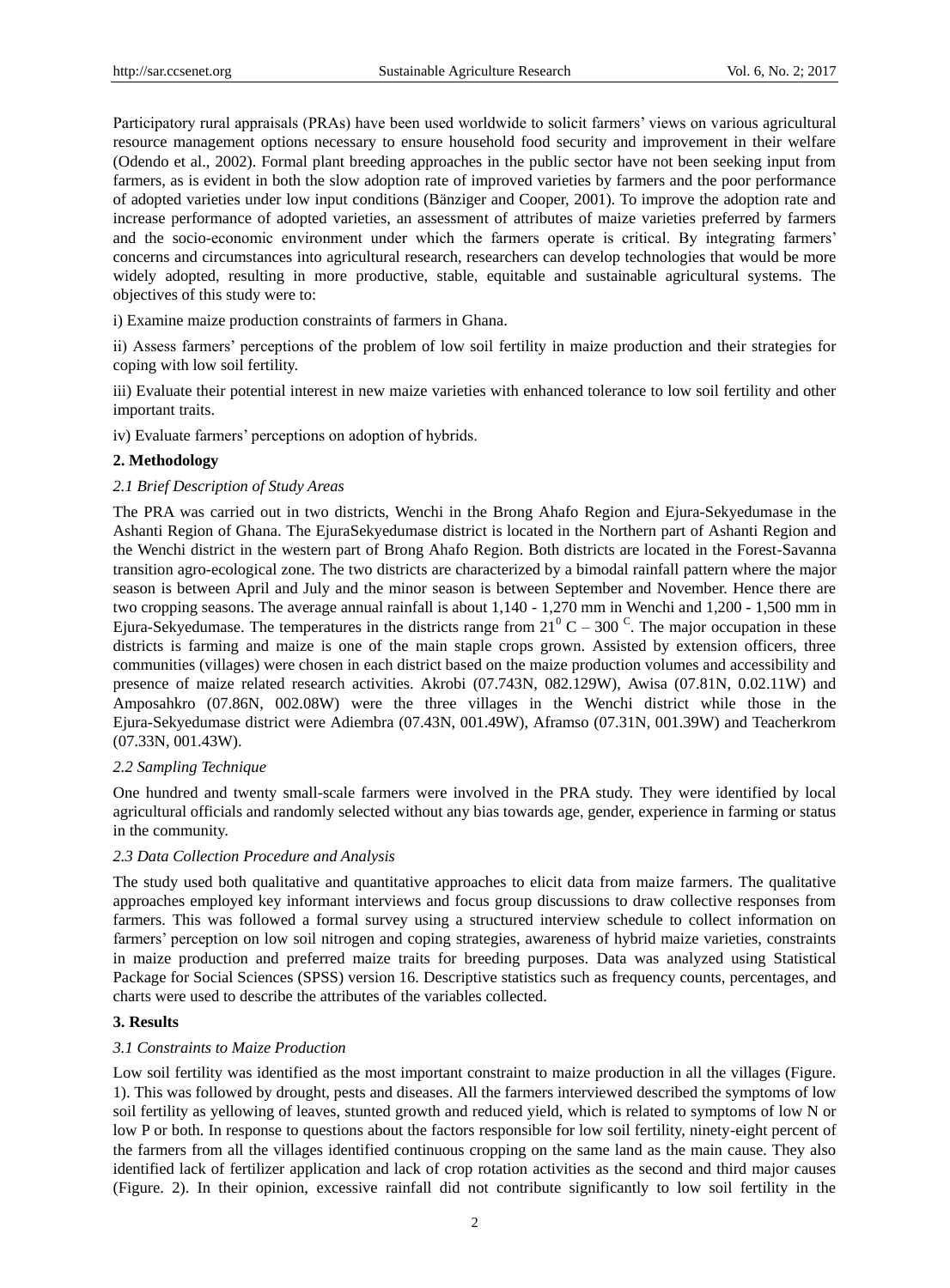locations.



Figure 1. Constraints to maize production in the various villages



Figure 2. Causes of low soil fertility

## *3.2 Management of Low Soil Fertility (Coping Strategies)*

The majority of the farmers (94%) mentioned application of fertilizer as the most important method to replenish soil of low fertility (Fig. 4). Twenty-three percent of the farmers ranked crop rotation as an effective method for replenishing low soil fertility. Only 5% of farmers mentioned fallowing as useful for managing fertility. Land rotation was not mentioned, as land is generally very scarce in the area.

## *3.3 Fertilizer Use*

The majority of the farmers (90%) purchase unsubsidized fertilizers, which they claim was very expensive. They indicated that, while the distance to agro-chemical stores is not a problem, availability of fertilizer during the period when it is needed most is a major challenge.

## *3.4 Perception on Hybrids*

Ninety-five percent (95%) of the farmers interviewed showed preference for local and improved open-pollinated variety (OPV) seeds over hybrid seeds because they believed that the former was high yielding and responded better to drought. Only 4.1% of the farmers interviewed had ever planted hybrid seed, although 25.8% had heard about it. The few farmers who grew hybrids testified to the high yielding characteristics and appreciable low soil fertility tolerance levels but 95.9% of the farmers still prefer to grow local OPVs because the seeds can be saved and recycled. Their major concern with hybrids was with the high cost of seeds. The 25.8% who had heard about hybrids confused them with improved OPV seeds.

## *3.5 Willingness to Use Low N Tolerant Maize Varieties*

All the farmers showed interest in maize hybrids tolerant to low soil N but expressed reservations about the seed price. Most of the respondents were not willing to pay anything more than the existing market seed price of GHC4.40 per kilo (as at 2015). However, they indicated that they would only purchase the new hybrids if they had superior performance in on-farm trials.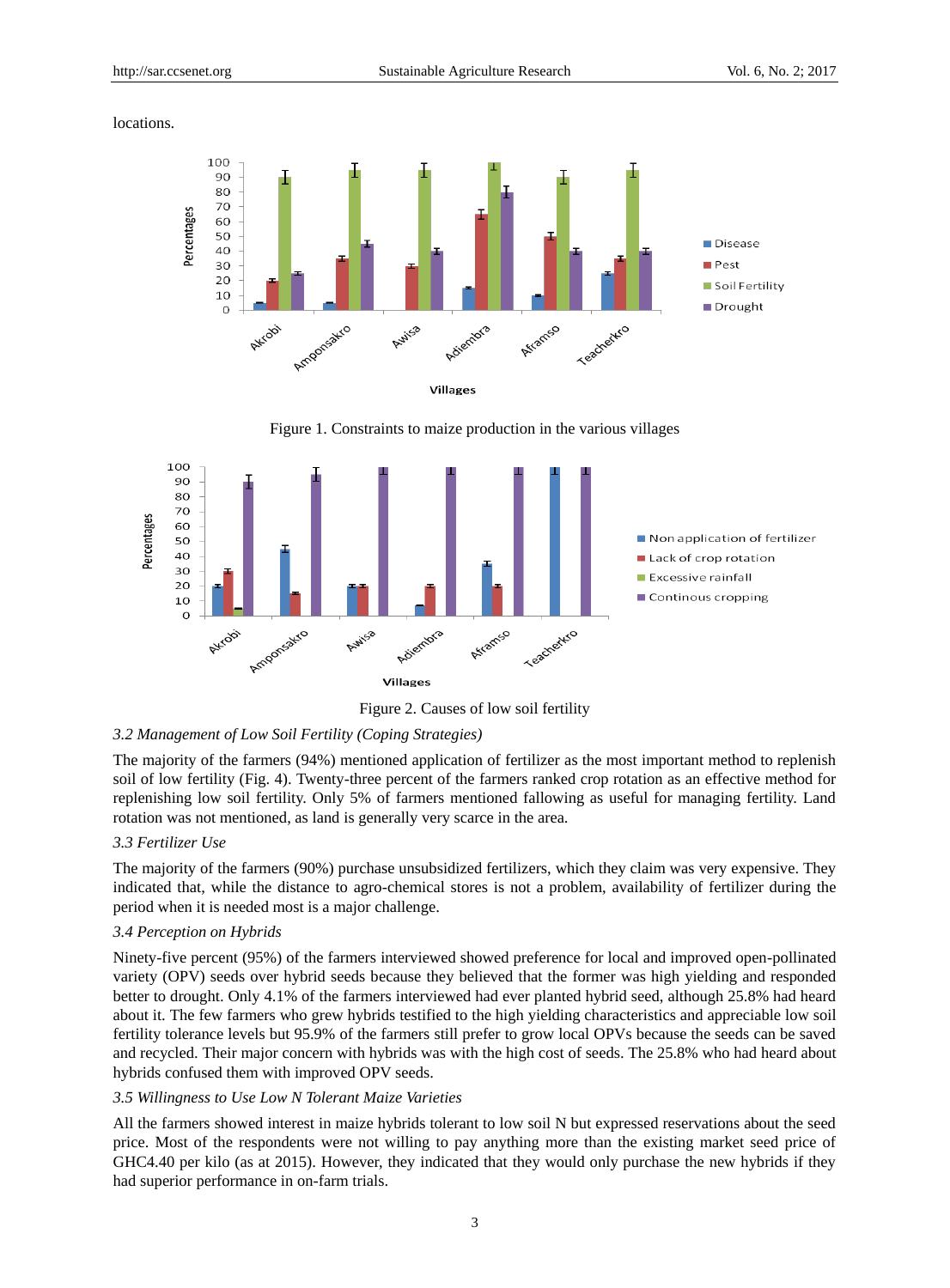## **4. Discussion**

Farmers identified low soil fertility, drought, pests and diseases as major production constraints impeding maize productivity in the smallholder sector. Of these low soil fertilities was the outstanding constraint. These constraints are common to the majority of small-scale farmers in sub-Saharan Africa (De Vries and Toenniessen, 2001; Odendo *et al*., 2002; Wekesa *et al*., 2003). Farmers identified leaf yellowing, stunted growth and reduced yield as symptoms characteristic of low soil fertility. Though farmers were not able to directly link to low soil fertility to vital soil nutrients including nitrogen, there is ample evidence in literature which links the two. For instance, Lafitte and Edmeades, (1994) posit that high yields for maize production is largely linked to utilization and uptake efficiency of Nitrogen, Phosphorus and Potassium, hence the encouragement for farmer to apply inorganic fertilizer in the absence of the organic alternative. The farmers have adopted a number of coping strategies to mitigate the problem of low soil fertility. Fertilizer application is the major method employed to replenish soil fertility. Lack of fertilizer application is a major cause of low soil fertility. This is consistent with the findings of Ragasa *et al*. (2013).

Apart from the high price of fertilizer, it is sometimes not readily available when needed. This means that low levels of fertilizer are applied which results in low yield. Farmers indicated that occasionally the government subsidy on fertilizers arrives quite late after planting activities were completed, making it not useful to them. Efforts at enhancing timely availability of subsidized fertilizers to farmers at the appropriate time are highly encouraged. These findings disagree with those of Ragasa *et al*. (2013) who observed that the fertilizer subsidy program may have encouraged farmers to use more fertilizer in their maize plots.

Some farmers in this study practice crop rotation with cowpea, cassava and groundnut. The farmers were aware that the crops used for the rotation could help fix nitrogen in the soil and hence improve soil fertility. This finding is consistent with those of Morris *et al*. (1999). Land rotation, however, is scarcely employed because land is scarce and very expensive to acquire.

Many of the participants of this study could not afford to purchase fertilizer and land. It is obvious, therefore, that cultivation of varieties tolerant to low soil fertility is the most practical and cost-effective means to manage low soil fertility.

Farmers demonstrated a lot of interest in new maize varieties. They are willing to adopt them if they have assurance that farmers' preferences have been incorporated and they are adapted to local farming conditions. This finding is consistent with those of Nkonya and Featherstone (2001), who reported that varieties with farmer preferred traits are easily adopted and confirmed that farmers' personal experiences influence what varieties they grow.

Farmer perception of hybrid seeds released in Ghana is that they do not possess their preferred characteristics compared to OPVs. Hence, there is generally low adoption of hybrid seeds for maize production in Ghana. This phenomenon may, in part, be attributed to lack of interest and / or knowledge of these varieties by the farmers. Lack of attention and promotion of hybrid varieties in Ghana are the most likely reasons for low uptake by farmers. The effect of low opinion of farmers about hybrid seeds could also be one of the reasons why Ghana remains far behind other African countries in hybrid adoption. For instance, more than 90 percent adoption of hybrid maize is observed in Zambia, Kenya, and Zimbabwe compared with only 3 percent in Ghana. (Tripp and Mensah-Bonsu 2013).

Though hybrid seeds offer many benefits, including greater yield, improved pest resistance, and better stress tolerance than OP varieties, to farmers who buy them year after year (Dogor, 2013), this research indicates that farmers may not invest in hybrid seeds for reasons included high prices of hybrid seed, non-availability of hybrid seed at local shops, belief that there is a high requirement of fertilizer for cultivation, small or no differences in yield when compared to local or improved varieties, poor storability and poor processing quality.

Hybrid seeds with potential to thrive and increase maize production in conditions such as low soil nitrogen is even more critical under the prevailing circumstances. It is a major game-changer with a potential to transform maize productivity in Africa in general and specifically in Ghana.

Farmers interviewed in this study area lacked knowledge about hybrids. For this reason, the need for education on the benefits of hybrids cannot be overemphasized. Farmers generally obtain information on fertilizers and other production matters from extension workers of MOFA. It is important that the extension and other agencies educate farmers on the importance and potential benefits of hybrids. Breeders need to collaborate with farmers at the initial stages of varietal development as suggested by Sperling *et* al. (2001). This would allow breeders to identify farmer-preferences in order to incorporate them into improved varieties developed for their specific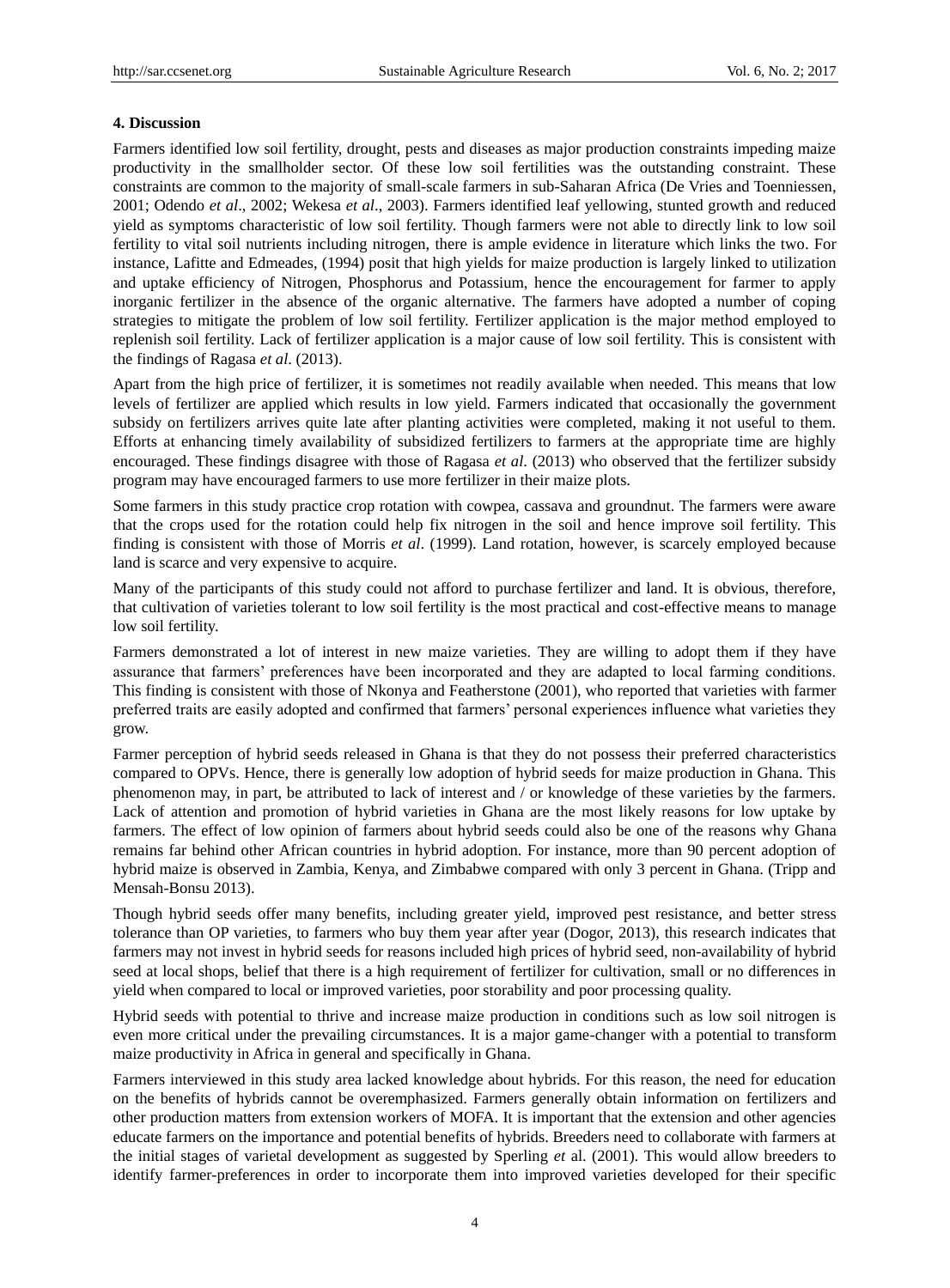#### areas.

#### **5. Conclusion and Implication**

The survey identified low soil fertility, drought, diseases and insect pests as major constraints to maize production in the study area. It also confirmed low soil fertility as the main constraint. As iterated, for maize production, low soil nitrogen is one of the major causes for low soil fertility. The research confirmed that maize farmers in the districts preferred maize with specific traits including low N tolerance, drought tolerance, good storability, disease and insect resistance and with little need for inputs. Additionally, they prefer slender cobs, light in weight with lots of grains. Additionally, farmers are willing to adopt low N tolerant hybrid maize varieties if the price of seeds is affordable and after observing their performance on-farm.

It is imperative to breed for maize hybrids tolerant to low soil nitrogen, as this will mitigate challenges farmers face with unavailability and high cost of fertilizer. There is urgent need to encourage the adoption of hybrid varieties which are more tolerant to low soil fertility and are responsive to applications of inputs to raise maize productivity. This will require varieties significantly superior to those currently in use, an effective seed production and delivery system, and mechanisms to overcome some of the market failures that discourage technology adoption. There will also be the need to integrate targeted farmers as well as farmer– preferences and concerns in low fertility  $/$  low  $-N$  – related maize breeding programmes to ensure their success and also smooth and sustainable adoption of the hybrid seeds for increased production.

#### **Acknowlegdement**

The authors are grateful to Alliance for a Green Revolution in Africa (AGRA) for sponsoring this study. Thanks to the Director (Professor Eric Y. Danquah) and staff of West Africa Centre for Crop Improvement (WACCI), University of Ghana for your support. Staff of CSIR-Crops Research Institute and the extension agents at Ministry of Food and Agriculture.

#### **References**

- Adu, R. (2012). Assessment of The Potential of Reclaimed Mined Land for Agricultural Production. Masters dissertation from Kwame Nkrumah University of Science and Technology, pp. 1. Retrieved from the University library, http://hdl.handle.net/123456789/5877
- Banziger, M., & M, Cooper. (2001). Breeding for low input conditions and consequences for participatory plant breeding: Examples from tropical maize and wheat. *Euphytica, 122*, 503-519. https://doi.org/10.1023/A:1017510928038
- De Vries, J., & Toenniessen, G. H. (2001). Securing the harvest: Biotechnology, breeding and seed systems for African crops. CAB International, Wallingford, UK.
- Dogor, M. M. K. (2013) The effect of fertilizer formulation on yield components and yield of hybrid maize (*Zea mays* L.) varieties in the Guinea savannah zone of Ghana. (Masters dissertation from University of Ghana Pp 11) Retrieved from http://ugspace.ug.edu.gh/
- Lafitte, H. R., & Edmeades, G. O. (1994). Improvement for tolerance to low soil nitrogen in tropical maize II. Grain yield, Biomass production, and N accumulation, *Field Crops Research, 39,* 15-25, https://doi.org/10.1016/0378-4290(94)90067-1
- Logah, V., Sarfo, E. Y., Quansah, C., & Danso, I. (2010). Soil microbial biomass carbon, nitrogen, and phosphorus dynamics under different amendments and cropping systems in the semi-deciduous zones of Ghana. *West African Journal of Applied Ecology, 17,* 121- 133.
- Morris, M. L., Tripp, R., & Dankyi, A. A. (1999). *Adoption and Impacts of Improved Maize Production Technology: A Case Study of the Ghana Grains Development Project.* Economics Program Paper 99-01. Mexico, D.F.:CIMMYT
- Nkonya, E. M., & Featherstone, A. M. (2001). Cross-pollinated crop variety adoption studies and seed recycling: the case of maize in Tanzania. *Eastern African Journal of Rural Development, 17*, 25-34.
- Odendo, M., De Groote, H., Odongo, O., & Oucho, P. (2002). Participatory Rural Appraisal of Farmers' Maize Selection Criteria and Perceived Production Constraints in the Moist Mid altitude Zone of Kenya. IRMA Socio-Economic Working Paper No. 02-01. Nairobi, Kenya: CIMMYT and KARI.
- Ragasa, C., Dankyi, A., Acheampong, P., Wiredu, A. N., Chapo-To, A., Asamoah, M., & Tripp, R. (2013). Patterns of adoption of improved maize technologies in Ghana. *Ghana strategy support programme.*  International Food Policy Research Institute.